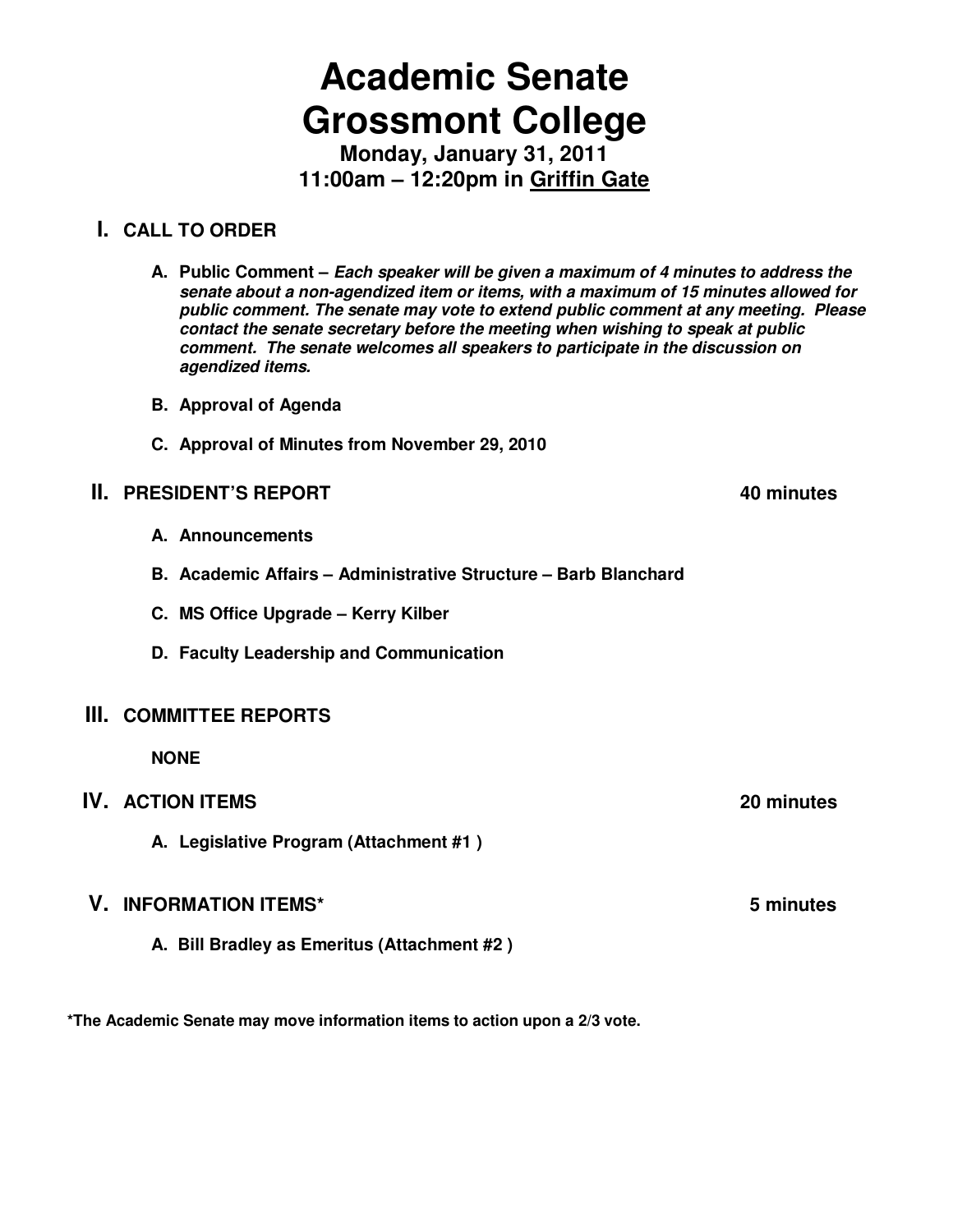# **Academic Senate Grossmont College**

# **Minutes of the Academic Senate – December 5, 2010**

| Х                       | Chris Hill (President)                 | X                       | Jade Solan (Comm)                  |              | Edda Temoche-Weldele (Foreign Lang)                |
|-------------------------|----------------------------------------|-------------------------|------------------------------------|--------------|----------------------------------------------------|
| X                       | Sue Gonda (VP)                         |                         | Victoria Curran (Comm)             | X            | Robert Henry (History)                             |
| X                       | Laura Sim (Senate Officer @ Large)     | $\mathsf{X}$            | Janet Gelb (CSIS)                  | X            | Devon Atchison (History)                           |
|                         | Jeff Lehman (Senate Officer @ Large)   | $\times$                | Ronald Norman (CSIS)               | X            | Angela Feres (History)                             |
| X                       | Devon Atchison (senate officer @large) | X                       | Bonnie Schmiege (Counseling)       |              | Priscilla Rogers (Inter Bus)                       |
|                         | TBD (P/T Senate Officer @large)        | X                       | Mary Rider (Counseling)            | X            | Patty Morrison (Library)                           |
| Χ                       | David Milroy (Div Sen ALC)             |                         | Cruz Cerda (Counseling)            | X            | Julie Middlemas (Library)                          |
| X                       | Ann Bryan (Div Sen CTE/WD)             |                         | Danny Martinez (Cross Cult Stud)   | X            | Jenny VandenEynden (Math)                          |
|                         | Kirin Farquar (Div Sen ESBS)           |                         | Joe Orate (Culinary Arts)          | X            | Susan Working (Math)                               |
|                         | (Divisional Senator LR)<br><b>TBD</b>  |                         | James Foran (Culinary Arts)        | X            | Ray Funk (Math)                                    |
|                         | Mike Lambe (Div Sen MEEW)              |                         | Kathy Meyer (Dance) - Fall         | X            | Irene Palacios (Math)                              |
|                         | Narges Heidari (Div Sen Stu Service)   |                         | David Mullen (Dance) - Spring      | X            | Shawn Hicks (Math)                                 |
|                         | P.J. Ortmeier (AOJ)                    | X                       | Jane Nolan (DSPS)                  | $\mathsf{X}$ | Evan Wirig (Media Comm)                            |
|                         | Lance Parr                             | $\mathsf{X}$            | Patrice Braswell-Burris (DSPS)     |              | William Snead (Media Comm)                         |
|                         | Tina Young (AOJ)                       | $\times$                | Tim Cliffe (Earth Sci)             |              | Derek Cannon (Music)                               |
| X                       | Jennifer Carmean (ASL)                 |                         | Judd Curran (Earth Sci)            |              | Paul Kurokawa (Music)                              |
|                         | Jamie Gould (ASL)                      | $\mathsf{x}$            | Oralee Holder (English)            |              | Steve Baker (Music)                                |
| X                       | Israel Cardona (Behav Sci)             |                         | Tony Ding (English)                |              | Joy Zozuk (Nursing) Diane Hellar                   |
| X                       | Gregg Robinson (Behav Sci)             |                         | Christopher Farquar (English)      | X            | Diane Gottschalk (Nursing)                         |
| X                       | Rob Fargo                              | $\mathsf{X}$            | Sue Jensen (English)               |              | Sharon Sykora (Nursing)                            |
| X                       | Virginia Dudley (Bio Sci)              | X                       | Adelle Schmitt (English)           |              | Christine Vicino (Occ Therapy)                     |
| X                       | Michael Golden (Bio Sci)               | $\mathsf{X}$            | Lisa Ledri-Aguilar (English)       | X            | June Yang (Phil/ Rel Studies)                      |
| X                       | Michele Perchez (Bio Sci)              | X                       | Chuck Passentino (ESL)             |              | Ross Cohen (Physics)                               |
| X                       | Brian Keliher (Bus Admin)              | X                       | Nancy Herzfeld-Pipkin (ESL)        |              | Stephanie Plante (Physics, Astr. Ph Sc)            |
|                         | Nate Scharff (Bus Admin)               | X                       | Barbara Loveless(ESL)              | X            | Shahrokh Shahrokhi (Polit Economy)                 |
| X                       | Linda Snider (BOT)                     |                         | Jim Tolbert (EOPS)                 | X            | Todd Myers (Polit Economy)                         |
|                         | Barb Gillespie (BOT)                   |                         | Sylvia Montejano (EOPS)            | X            | Lorenda Seibold-Phalan (Resp Ther)                 |
| X                       | Andy Biondo (CVT)                      | $\overline{\mathsf{x}}$ | Beth Kelley (Exer Sci/Well)        |              | Rebecca Handley (Resp Ther)                        |
| $\mathsf{x}$            | Don Ridgway (CVT)                      | $\mathsf{X}$            | Jim Symington (Exer Sci/Well)      |              | Beth Duggan (Theatre Arts)                         |
|                         | Cary Willard (Chemistry)               | X                       | Randy Abshier (Exer Sci/Well)      | $\mathsf{X}$ | Craig Everett (Theatre Arts)                       |
| $\overline{\mathsf{x}}$ | Martin Larter (Chemistry)              | $\overline{X}$          | Larry Larsen (Exer Sci/Well)       |              | Pete Schmidt (Visual Arts & Humanities)            |
| X                       | Diana Vance (Chemistry)                | X                       | Yolanda E. Guerrero (Foreign Lang) |              | Gareth Davies-Morris (Visual Arts &<br>Humanities) |
|                         | Angie Gish (Child Dev)                 | $\times$                | Virginia Young (Foreign Lang)      | X            | Jennifer Bennett (Visual Arts &<br>Humanities)     |
| X                       | Claudia Flores (Child Dev)             |                         | Paul Vincent (Foreign Lang)        | X            | Malia Serrano (Visual Arts & Humanities)           |
|                         | Joel Castellaw (Comm)                  |                         |                                    |              |                                                    |

#### **GUESTS**:

- Sunita Cooke, President, Grossmont College
- Beth Smith, Math Department Faculty, Academic Senate for California Community Colleges (ASCCC) **Treasurer**
- John Colson, VP Student Services
- Barbara Blanchard, VP Academic Affairs
- Mike Gilchrist, GC Bookstore Manager

**RECORDER**: Rochelle Weiser

- **I. CALL TO ORDER (11:05)** 
	- **A. Public Comment**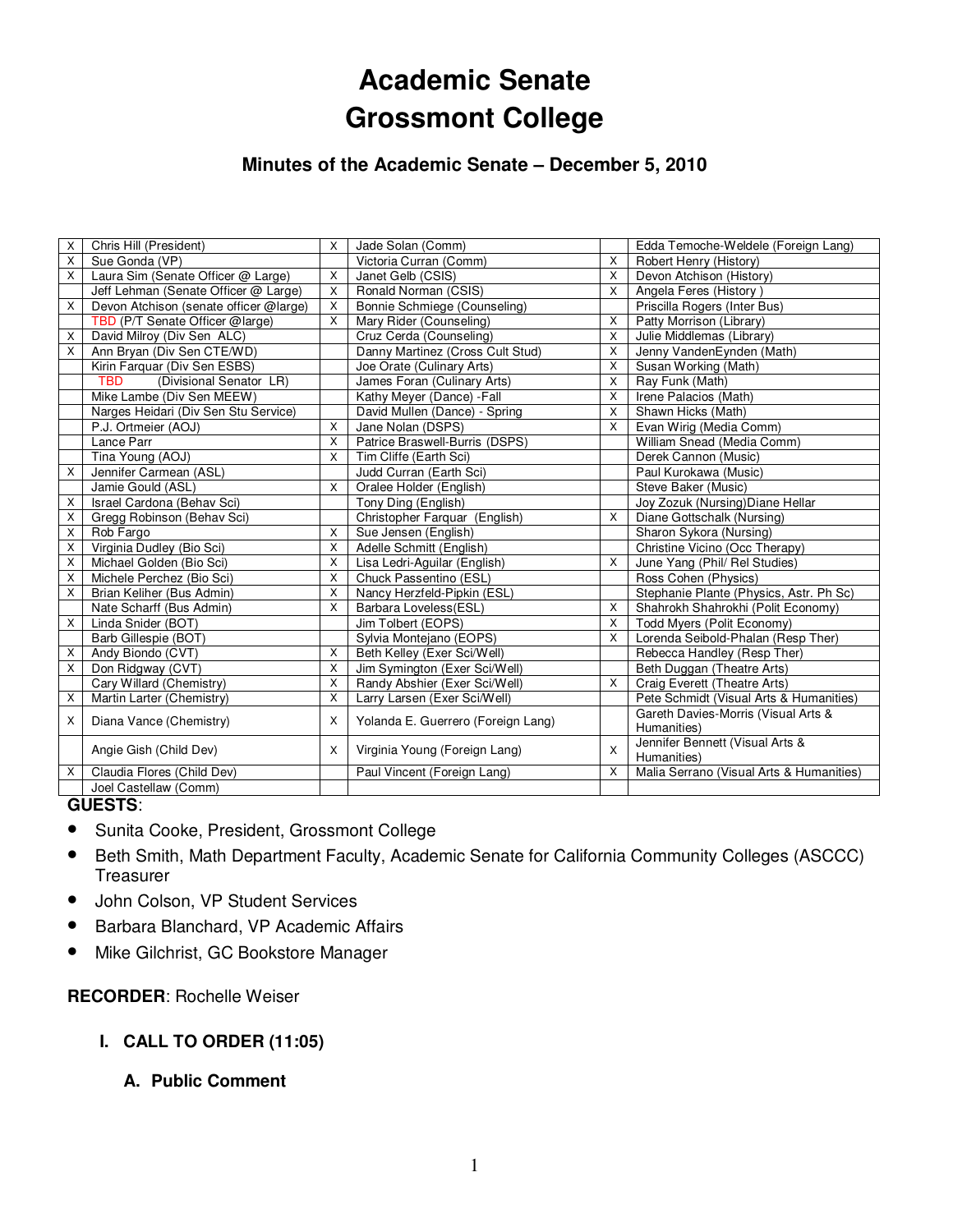#### Laura Sim:

Laura announced the passing of Howard Hawver, Grossmont College soccer coach, over the weekend. Laura noted he was instrumental in starting the women's soccer program at GC. An announcement would be coming from Sunita Cooke, GC President and more information would follow regarding memorial plans.

#### Mary Rider:

Mary read a letter from the Faculty Professional Development Committee regarding the proposed revision of the committee. The letter expressed the committee's concern over changes to the committee composition and the committee's position on leaving the committee composition as is.

#### Todd Myers:

Todd began by noting that pre-approval of professional development activities was not mandated by law, but had been implemented at GC to facilitate faculty being aware if their chosen activity was in compliance with mandated requirements. Todd suggested that if it was communicated what activities were allowed and not allowed it would simplify the process. He also suggested simplifying the forms to allow a simple narrative explaining the activity and have them serve as the supporting documentation. Todd noted that some type of distinction would need to be made as to what activities are considered professional development as opposed to personal development; a faculty member would need to be able to document and support that their chosen activity supports their work in the classroom. Todd noted that the qualifications for what is considered professional development are very broad and what does not is very limited. In closing Todd surmised that what was needed was less detail, broader acceptance, greater clarity on what the law requires so faculty can meet their requirements in the most efficient way.

The question was raised as to what the public comment portion of the agenda is intended for; items not on the agenda. Chris agreed that the faculty professional development portion should have been included during discussion of the actual action item rather than in public comment.

#### **B. Approval of Agenda**

A motion was made to approve the day's agenda. M/S/U Symington/Morrison

#### **C. Approval of Minutes from November 29, 2010**

A motion was made to approve the minutes from November 29, 2010. M/S/U Wirig/Atchison

#### **II. PRESIDENT'S REPORT**

#### **A. Announcements**

Chris began by thanking the Senators for their participation and hard work during the Senate meetings.

Chris announced an email had been sent from the President's office regarding the memorial service for Diane Mayne-Stafford. Janet announced that anyone who would like to speak to please contact Bob Stafford and if attending please RSVP, as refreshments would be served.

Chris announced she had sent an email to the Chairs and Coordinators regarding SB1440 Webinars. She noted that the webinars include the latest information on the legislation. Chris thanked the members of the various departments that have been preparing Grossmont College for the transfer degrees including counseling, the transfer center, and the curriculum committee.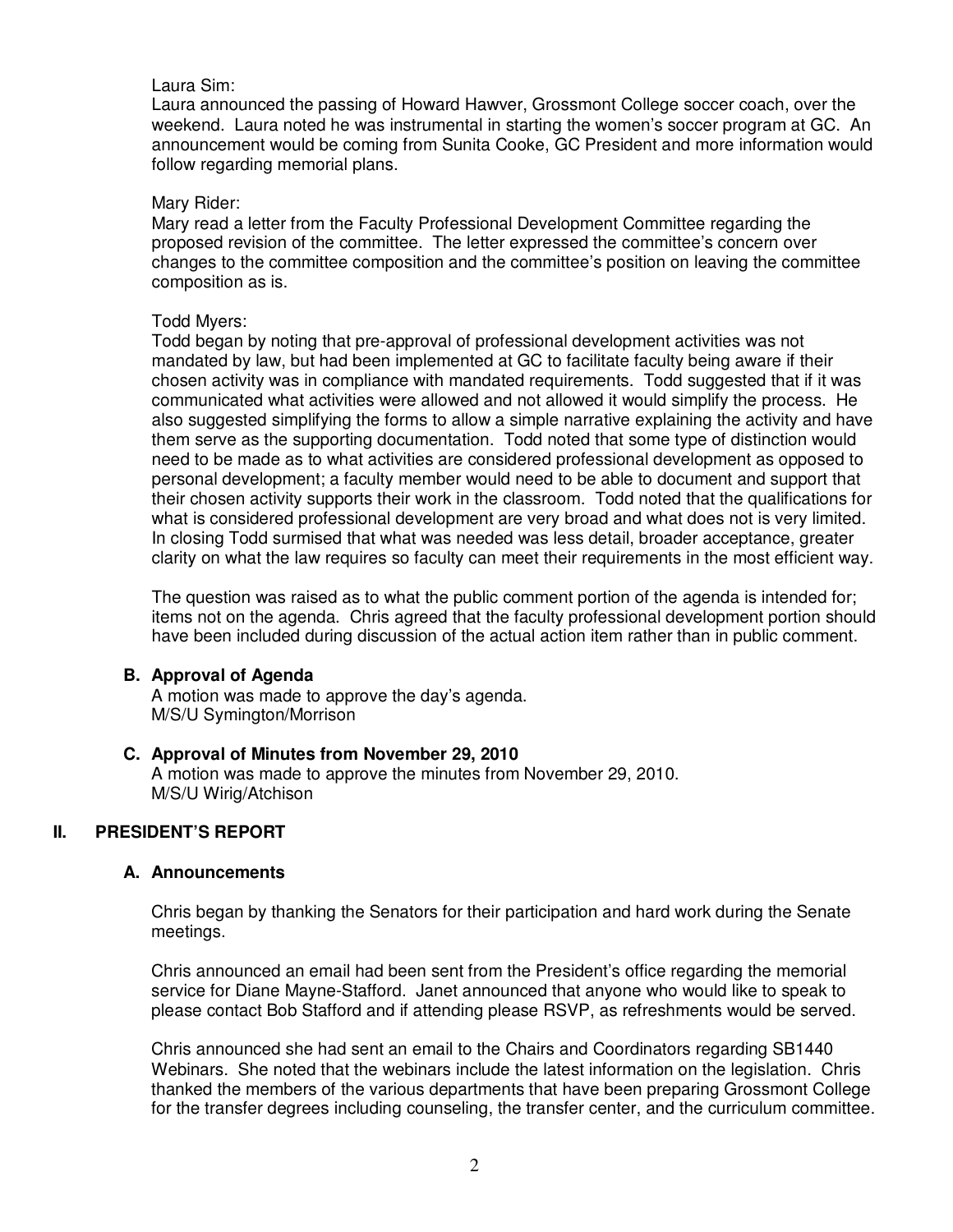Chris reported on the reassigned time available at Grossmont College; approximately 17.9 LED is covered by the contract and approximately 12.2 LED is assigned under Presidential discretionary time, for a total of approximately 30 LED of reassigned time.

## **B. Textbook Rental Program-Mike Gilchrist**

Mike Gilchrist spoke briefly about the new textbook rental program starting in the fall semester. Key points in his presentation included:

- The offering digital books for the last few semesters (for 500 total sections)
- Textbook rentals would begin in the fall semester (for 600 total sections)
- Rental price is typically 45% of the new book price, any form of payment is accepted for the rental but a credit card is required to secure the rental
- The book is rented for the entire term, email reminders are sent at the semesters end, and students can use the books the same as a purchased book (highlight, underline, etc). .
- 

Discussion occurred regarding digital books and the accompanying workbooks including:

- if a department chooses not to allow the digital format of a textbook, to let him know and the bookstore can remove it, but he noted this does not prevent students from acquiring it from other sources (i.e. Amazon, Barnes and Noble, etc.
- the bookstore chooses digital books that use free downloadable software and that based on the department's research the favorite of most students is still a laptop.
- two options are available for digital books purchase for the semester or forever. The publisher has control over the digital books and the content should be the same as the regular version.

In closing Mike noted he had a FAQ on the bookstore, digital books and the new rental program and he would forward to Chris for distribution.

# **C. Staffing Process Update-Sunny Cooke**

Sunny began by reviewing the recent and current condition of the state budget. She noted that with the budget changes GC had to look at staffing in terms of critical needs. She noted that district wide, including administrators, classified and faculty, there are currently 140 open positions, and of those GC has approximately 70 open positions. Sunny reviewed the criteria now being utilized in the hiring process that include:

- legal mandates,
- **accreditation requirements,**
- health and safety priorities,
- critical threshold of education or support services and/or
- **EXECUTE:** essential operations/supervision.

She explained since GC had reduced course offerings over the last two years, they had not looked at faculty staffing needs during those years, but now felt they needed to consider those areas. Based on the five criteria, current faculty needs were discussed with chairs, deans and the staffing committee, resulting in very good recommendations. Given that there were still concerns about the role of the faculty staffing committee in the process, Sunny noted that in the future, even with the possibility of not being able to fill any positions they may recommend, she would like to have the Faculty and Staffing Committee go ahead and do their work to alleviate questions and concerns. Discussion followed regarding the new criteria and adding those to the criteria reviewed by the Faculty Staffing Committee. It was suggested to separate new position needs from replacement position needs. Discussion followed regarding the actual number of full time faculty positions open; it was thought to be 10-12, but Sunny would need to follow up on the exact number. Sunny noted that the State budget continues to decline and she is still unsure of the staffing needs GC will be able to fill and not much improvement is expected in the near future.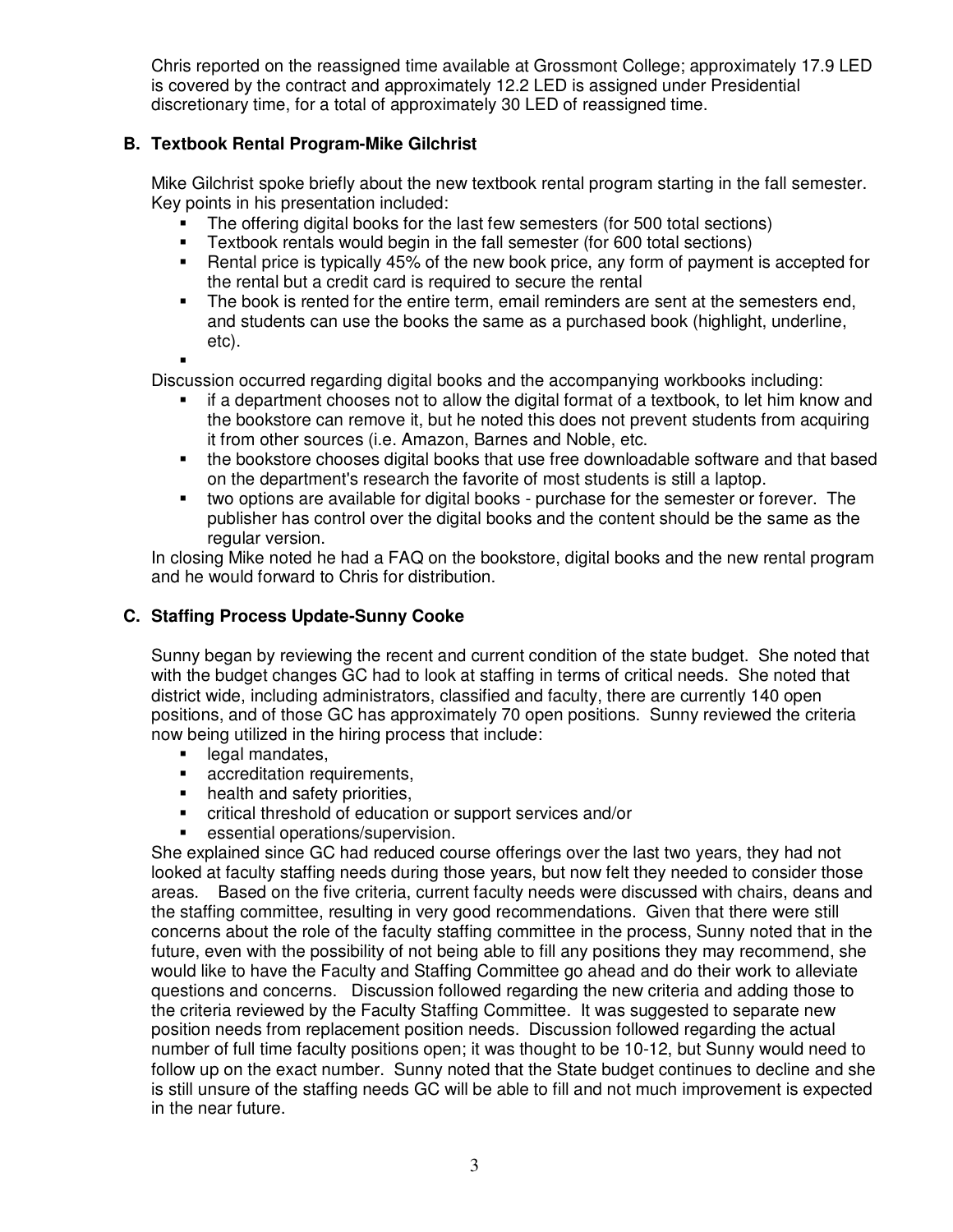Discussion occurred regarding taking the faculty staffing request out of the Department Planning process; Chris clarified that it will be taken out of the activity proposal process, which are onetime funds, but will still be included in the annual department planning process. Chris noted for any additional questions to contact Barb Blanchard, Sunny Cooke, or Shirley Pereira.

In closing, Sunny noted that, if there any questions regarding the process, the work the Planning and Resources Council did or criteria used, to please contact her.

#### **III. COMMITTEE REPORTS**

**None**

#### **IV. ACTION ITEMS**

Chris began by clarifying the charge of the Academic Senate; to deal with policy development and implementation of the "10 + 1". She then reviewed the role that the various Academic Senate committees play in working with the Senate to develop the policies and procedures related to the "10 + 1"; Curriculum Committee, Student Success Steering Committee, Faculty Professional Committee, Program Review Committee. She also reviewed the connections between the committees and the Senate that include committee reports to the Senate Officers Committee, the Senate President sitting in on meetings, meetings between the committee chairs and the Senate President, and committee members as Senate members.

#### **A. Committee Appointments**

Chris noted the additional appointment of Craig Everett, as the ALC representative, to the Institutional Review Committee (IRC).

A motion was made to approve the Committee Appointments.

Chris then asked for questions/discussion. A question was raised regarding the length of service for the IRC. Chris explained that the committee was in its  $3^{rd}$  year and each year they have asked for new members, but it was discussed at the Planning and Resources meeting (the IRC reports to this committee) to have term lengths of 3 years with  $1/3<sup>rd</sup>$  of the members cycling off each year from this year forward. Chris then asked for any further discussion and called for the question.

M/S/U Robinson/Morrison

#### **B. Faculty Professional Development Committee Revisions**

Chris began by responding to the public comment letter and clarifying that discussion of this item occurred with the chairs of the committee, has occurred over a long period of time, and has been a previous item on the committee's meeting agenda. She wanted to clarify that this revision was not something the committee was unaware of. She noted the change to divisional representation is in alignment with the other Senate committee structures and allows for input from the various instructional areas. In addition, it provides an opportunity for a stable membership and more consistent communication, not only within the committee membership but with the senate as well. Chris stressed the decision is for the Academic Senate to make. Chris noted the suggested additional members of the committee; SLO coordinator, CATL coordinator, TTLC liaison, and Student Success Steering Committee liaison all work in areas that deal directly with Professional Development and it makes sense to have them involved in the Professional Development Committee to coordinate professional development activities. Chris then reviewed the proposed committee revisions that were presented as information items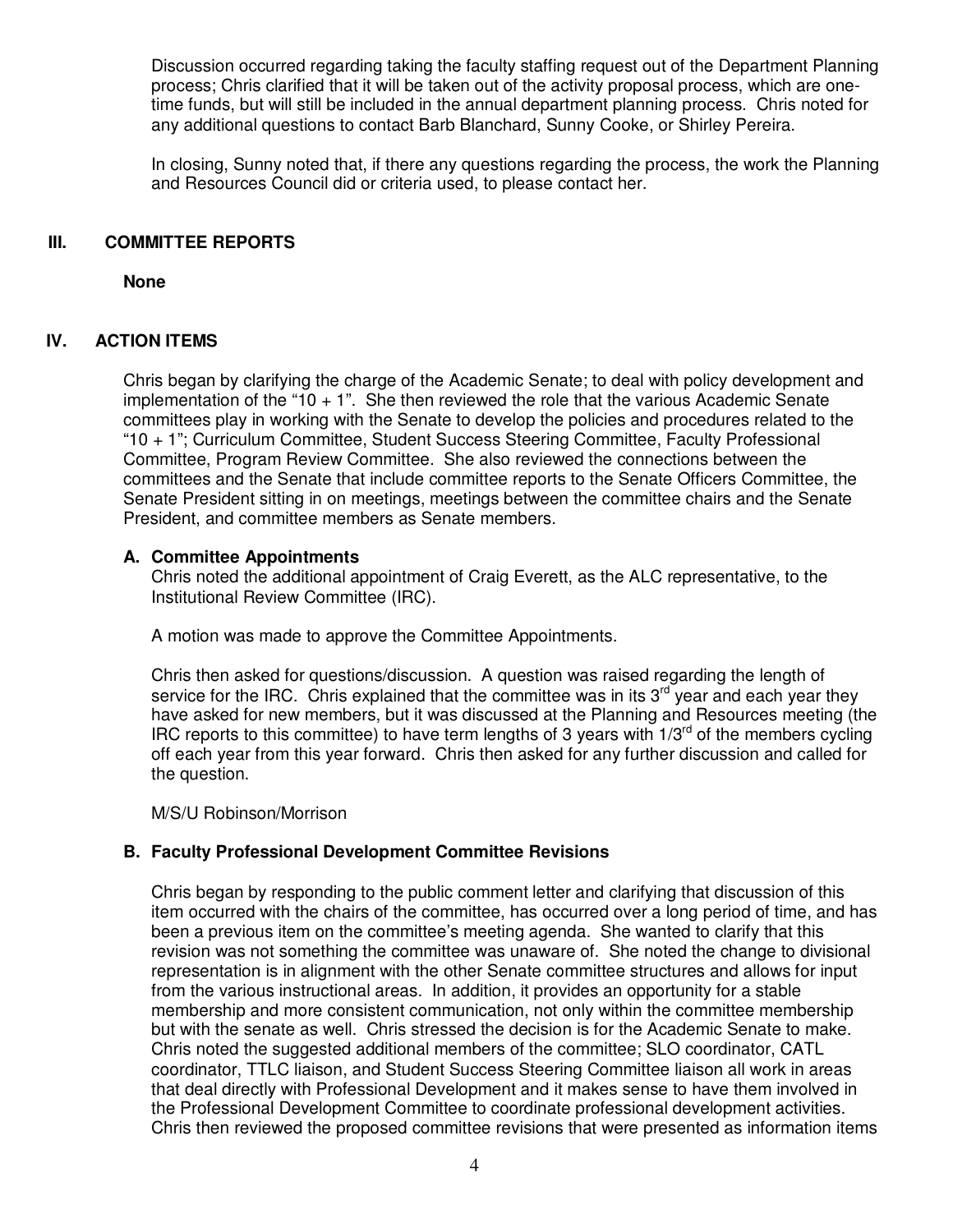at the previous meeting; she noted the discussions that had occurred during the week led to a revised version. She reviewed the revised version; the change to non-voting resource members of the Student Success Steering Committee liaison, SLO coordinator, CATL coordinator and the TTLC liaison and no instructional dean. Chris then asked for a motion to put the proposed committee revisions on the table for discussion.

#### M/S Morrison/Nolan

Chris then opened the discussion. Various items of discussion included:

- Why did the committee have the resistance to divisional representation? Cliff noted that with the current members there is representation from the various divisions and felt the current composition is working very well together. Chris noted that people not actually on the committee are being counted as being from the various divisions; creating several unofficial members.
- There was a suggestion to revise the composition to state "at least 1 faculty representative from each division". Many felt they would like division representatives and many felt they would like a more informal approach allowing for any interested parties to be involved regardless of the number of representatives from any division allowing for more flexibility.
- It was noted that the input from the non-voting members is important to the committee work.
- It was also noted that the committee meetings are always open to anyone to attend, but it would be helpful to have clarification as to who is responsible for the committee work.

Chris then made the following changes to the proposal;

- Faculty Representatives, at least 1 from each division;
- Non-voting Resource Members as needed such as but not limited to:

Chris then asked for a motion to put the revised "Proposed Committee Revisions" on the table.

It was then discussed that many would like to return to their departments for discussion. Chris called for the question;

M/S/F Holder/Serrano

Motion was made to table the discussion until the next meeting. M/S/U Golden/Myers

#### **C. Research Liaison proposal**

Due to time constraints the Senate was unable to consider this item.

#### **D. Legislative Program**

Due to time constraints the Senate was unable to consider this item.

#### **E. Professional Development Approval Process Model**

Due to time constraints the Senate was unable to consider this item.

#### **V. INFORMATION ITEMS**

**None**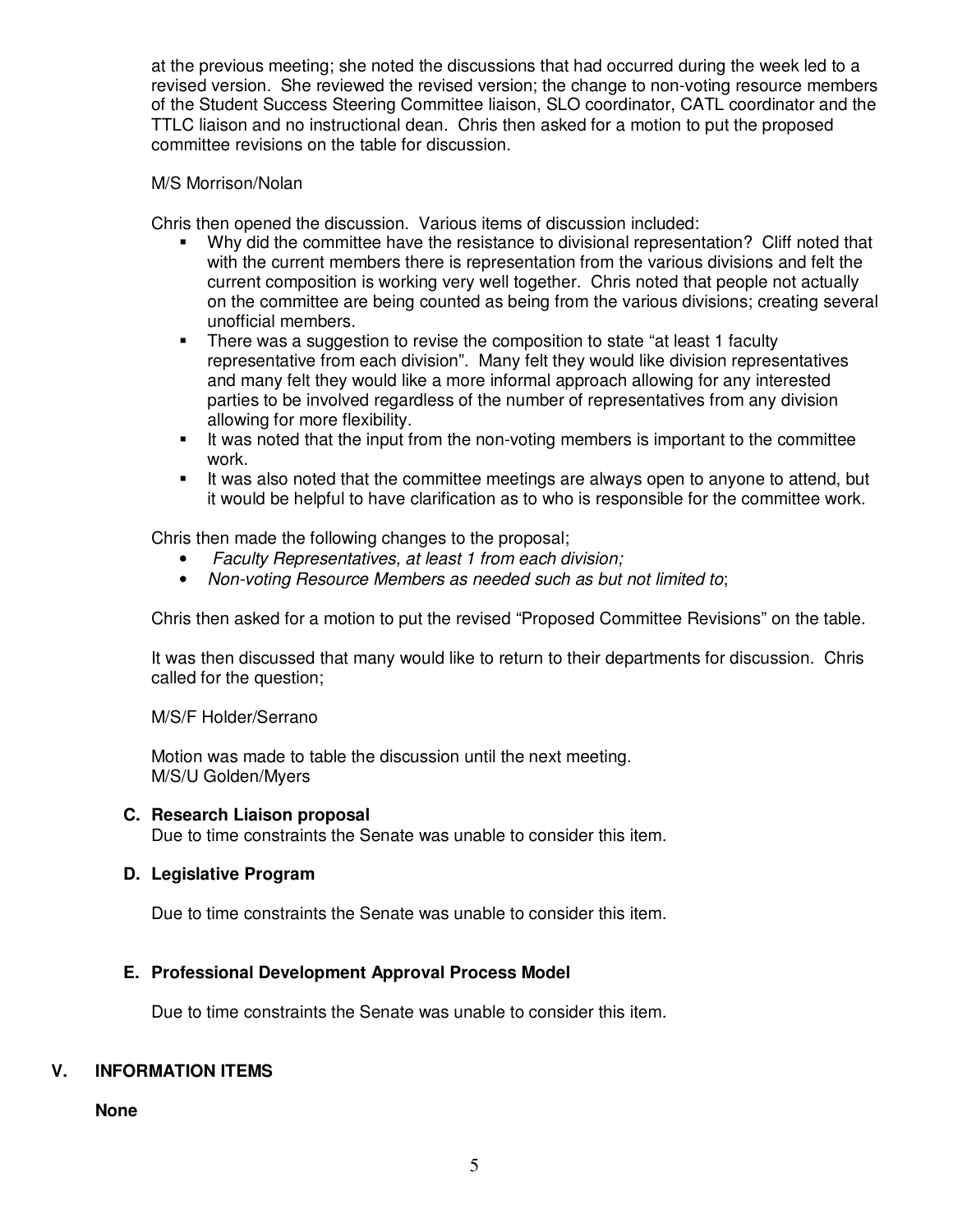Meeting Adjourned at 12:25 pm Next meeting is a joint meeting of the Grossmont and Cuyamaca Senates and is scheduled for January 20, 2011 at Cuyamaca. CH: rw

The Academic Senate minutes are recorded and published in summary form. Readers of these minutes must understand that recorded comments in these minutes do not represent the official position of the Academic Senate. The Academic Senate expresses its official positions only through votes noted under "Action."